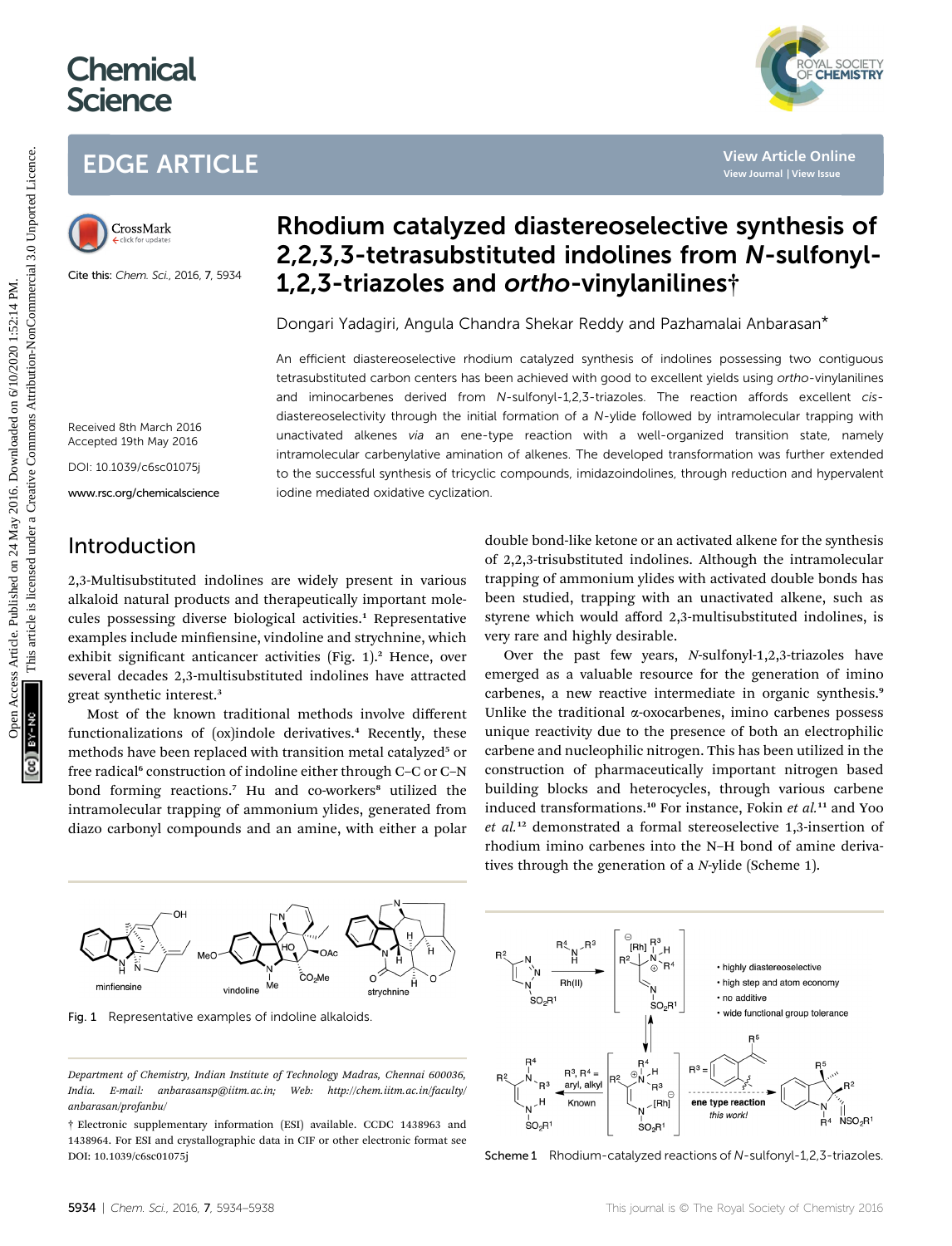Inspired by these studies and our continuous efforts for the functionalization of imino carbenes,<sup>13</sup> we reasoned that ammonium ylides generated from suitably substituted orthovinylanilines and a rhodium imino carbene could undergo intramolecular trapping in a ene type fashion with an unactivated alkene (Scheme 1). This transformation would enable access to the stereoselective synthesis of 2,2,3,3-tetrasubstituted indoline motifs containing contiguous tetrasubstituted carbon centers via the formation of C–N and C–C bonds in a single operation, namely carbenylative amination of alkenes.

### Results and discussion

Intramolecular carbenylative amination of ortho-vinylaniline 2a with N-sulfonyl-1,2,3-triazole 1a to provide 2,2,3,3-tetrasubstituted indoline 3aa was chosen at the start of our investigation as a model reaction. The reaction of 1 equivalent of 1a and 1.5 equivalents of 2a in the presence of 2 mol% of  $Rh_2(OAc)_4$  in toluene at room temperature ( $\sim$ 35 °C) did not afford the expected product 3aa. To our delight, increasing the temperature to 90 or 100 °C furnished the tetrasubstituted indoline 3aa, wherein formation of 3aa was observed with a 15% yield at 100  $^{\circ} \mathrm{C}$  as a single diastereoisomer, based on  $^{1} \mathrm{H}$  NMR and HPLC analysis (Table 1, entries 1–2). NOE results suggested that the relative stereochemistry of the isolated diastereomer is cis, i.e. the methyl and imine substituents are cis in relation (see ESI†).

Encouraged by this result, next, the influence of the catalyst was examined. Changing  $Rh_2(OAc)_4$  to a bulkier catalyst such as  $Rh_2(Oct)_4$  or  $Rh_2(Piv)_4$  showed a significant improvement in the yield (Table 1, entries 3-4). Next, screening of  $Rh_2(TBSP)_4$  and Rh2(S-NTTL)4, chiral rhodium catalysts, under similar conditions afforded 3aa in diminished yield (Table 1, entries 5–6). Unfortunately, no appreciable enantioselectivity was observed. Similarly, a low yield of 3aa was observed with other solvents such as benzene and 1,2-DCE (Table 1, entries 7–8). Gratifyingly,

Table 1 Rhodium catalyzed carbonylative amination of o-vinylaniline 2a and triazole 1a: optimization

| Ph<br>1a | Ph<br><b>NH</b><br>Ts<br>2a<br>Ŕ | Rh(II) (2 mol%)<br>solvent, temp<br>3h | C<br>Заа           | Ph<br>n,<br>Ph<br>R           |
|----------|----------------------------------|----------------------------------------|--------------------|-------------------------------|
| Entry    | Rh( <sub>II</sub> )              | Solvent                                | Temp $(^{\circ}C)$ | Yield <sup><i>a</i></sup> (%) |
| 1        | $Rh_2(OAc)_4$                    | Toluene                                | 90                 | $<$ 5                         |
| 2        | $Rh_2(OAc)_4$                    | Toluene                                | 100                | 15                            |
| 3        | $Rh_2(Oct)_4$                    | Toluene                                | 100                | 30                            |
| 4        | $Rh_2(Piv)_4$                    | Toluene                                | 100                | 45                            |
| 5        | $Rh_2(TBSP)_4$                   | Toluene                                | 100                | 18                            |
| 6        | $Rh_2(S-NTTL)_4$                 | Toluene                                | 100                | 8                             |
| 7        | $Rh_2(Piv)_4$                    | Benzene                                | 100                | 35                            |
| 8        | $Rh_2(Piv)_4$                    | $1,2$ -DCE                             | 100                | 29                            |
| 9        | $Rh_2(Piv)_4$                    | Toluene                                | 120                | 85                            |
| 10       | $Rh_2(Piv)_4$                    | Toluene                                | 120                | $75^b$                        |
|          |                                  |                                        |                    |                               |

<sup>a</sup> Isolated yields. <sup>b</sup> 1 mol% of Rh<sub>2</sub>(Piv)<sub>4</sub>. R = p-methylbenzyl.

further increasing the temperature to 120 °C with  $Rh_2(Piv)_4$ provided the product 3aa in 85% yield, and the conditions used for this reaction were chosen as the optimized conditions for studying the reaction scope and limitations (Table 1, entry 9).

Having optimized the conditions, the generality of the present method was investigated with functionally different 1,2,3-triazoles 1. As can be seen in Scheme 2, various substituted triazoles 1 underwent efficient rhodium catalyzed intramolecular carbenylative amination with 2a to afford multisubstituted indolines 3. Changing the sulfonyl moiety of the triazole afforded the corresponding indolines 3aa–3ea in excellent yield. Interestingly, both electron donating and withdrawing groups as well as reactive functional groups like a nitro group and enolizable ketone were well tolerated under the optimized conditions to furnish the indolines (3fa–3ha, 3ja– 3ma) with good to excellent yields. Medicinally important fluorinated and trifluoromethylated indolines (3ia, 3na, 3oa) were successfully obtained from the corresponding triazoles in 92%, 77% and 80% yield, respectively. Furthermore, thiophene substituted and 4,5-disubstituted triazoles also underwent the reaction smoothly to provide indoline 3pa and 3qa, respectively. It is important to note that in all cases the cis-diastereomer was the only detectable isomer. Edge Article<br>
Inspired by these studies and on continuous efforts for the further increasing the temperature of the published article is provided under published and the continuous of the studies of the studies of the stu

Next, the scope in relation to ortho-vinylanilines 2 was investigated using the optimized conditions. Initially, the effect of the substituent on the nitrogen was examined. p-Methoxybenzyl and methyl substituted aniline derivatives provided indolines 3ab and 3ad in good yield (Scheme 3). The structure and relative stereochemistry of indole 3ad was unambiguously confirmed using single crystal X-ray analysis.<sup>14</sup> A sterically



Scheme 2 Rhodium catalyzed carbenylative amination: scope of the triazoles 1.  $R^1 = p$ -methylbenzyl.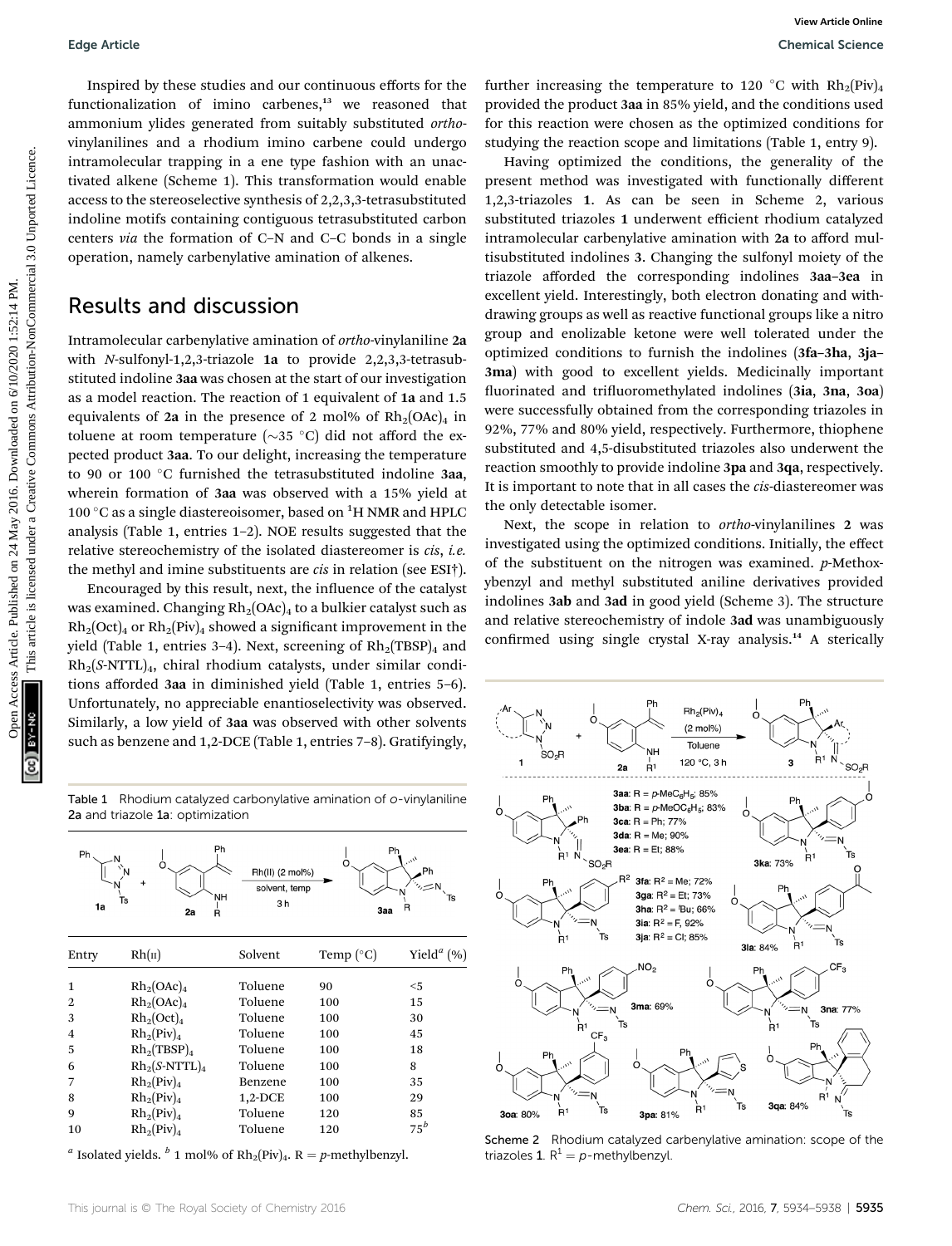

Scheme 3 Rhodium catalyzed carbenylative amination: scope of the o-vinylanilines 2. † NMR yield.

hindered cyclohexyl substituted aniline provided 3ac in relatively low yield. Unfortunately, having an electron-withdrawing substituent on the nitrogen did not afford the expected product 3ae. Subsequently, screening of different substituents on the aromatic ring of the aniline was carried out. Electronically and sterically different substituents on the aromatic ring were well tolerated, especially, reactive functional groups such as acetal, sulfonate and silyl ether groups were untouched under the reaction conditions, and led to the formation of the corresponding indolines (3af–3ak) with good to excellent yields. Different C3-substituted indolines 3al and 3am were also obtained in 81% and 60% yield, respectively, from the corresponding alkene derivative. Furthermore, 2,2,3-trisubstituted indoline 3an was also synthesized, employing the present method, in 49% yield with excellent diastereoselectivity from a simple vinyl substituted aniline.

Diastereoselective formation of the tetrasubstituted indolines can be explained with the following plausible mechanism (Scheme 4a). The reaction starts with the generation of rhodium carbenoid A from the N-sulfonyl-1,2,3-triazole using the rhodium catalyst,<sup>9</sup> which on subsequent reaction with the o-vinylaniline 2 would afford the ammonium ylide B. A 1,3 rhodium shift in the ammonium ylide **B** would produce the zwitterion C. Formation of indoline 3 from C could be rationalized with two pathways: (1) a rhodium promoted intramolecular metalloene<sup>15</sup> reaction of C would generate the cyclized intermediate D with high diastereoselectivity, and



Scheme 4 (a) Plausible mechanism; (b) proposed transition state for the ene-type reaction.

a following protonation of rhodium species D would furnish the product 3 along with regeneration of the rhodium catalyst which continues the catalytic cycle. (2) Initial protonation of rhodium species C to provide enamine E followed by an intramolecular aza-ene reaction<sup>16</sup> would afford the observed product 3. To investigate the feasible pathways, various attempts were made to isolate the enamine E. Unfortunately, all our attempts either resulted in no reaction or the formation of product 3, formation of enamine E was not observed. Hence, at this point both the pathways are equally possible. As can be seen in Scheme 4a, the *cis*-diastereoselectivity possibly arises from an intramolecular ene-type reaction. To explain the observed stereochemistry, a plausible transition state model is proposed (Scheme 4b). The  $1,3$ -rhodium shift or the formation of an enamine through intramolecular protonation could afford preferentially the Z-alkene.<sup>11</sup> Subsequent cyclization through a six membered ene-type transition state F is highly favourable, where intramolecular interactions between [Rh] or H and the alkene would facilitate the cyclization and the cis-diastereoisomer could be obtained.

After successful demonstration of the generality of the carbenylative amination, synthetic applications of the substituted indolines 3 were revealed via the manifestation of readily available functional groups. Reaction of 3aa with  $K_2CO_3$  and methanol afforded the corresponding aldehyde 4a in 69% yield (Scheme 5). On the other hand, conversion of the imine moiety in 3aa to a sulfonamide (5a) was achieved through reduction with LAH. Next, a hypervalent iodine mediated cyclization<sup>17</sup> of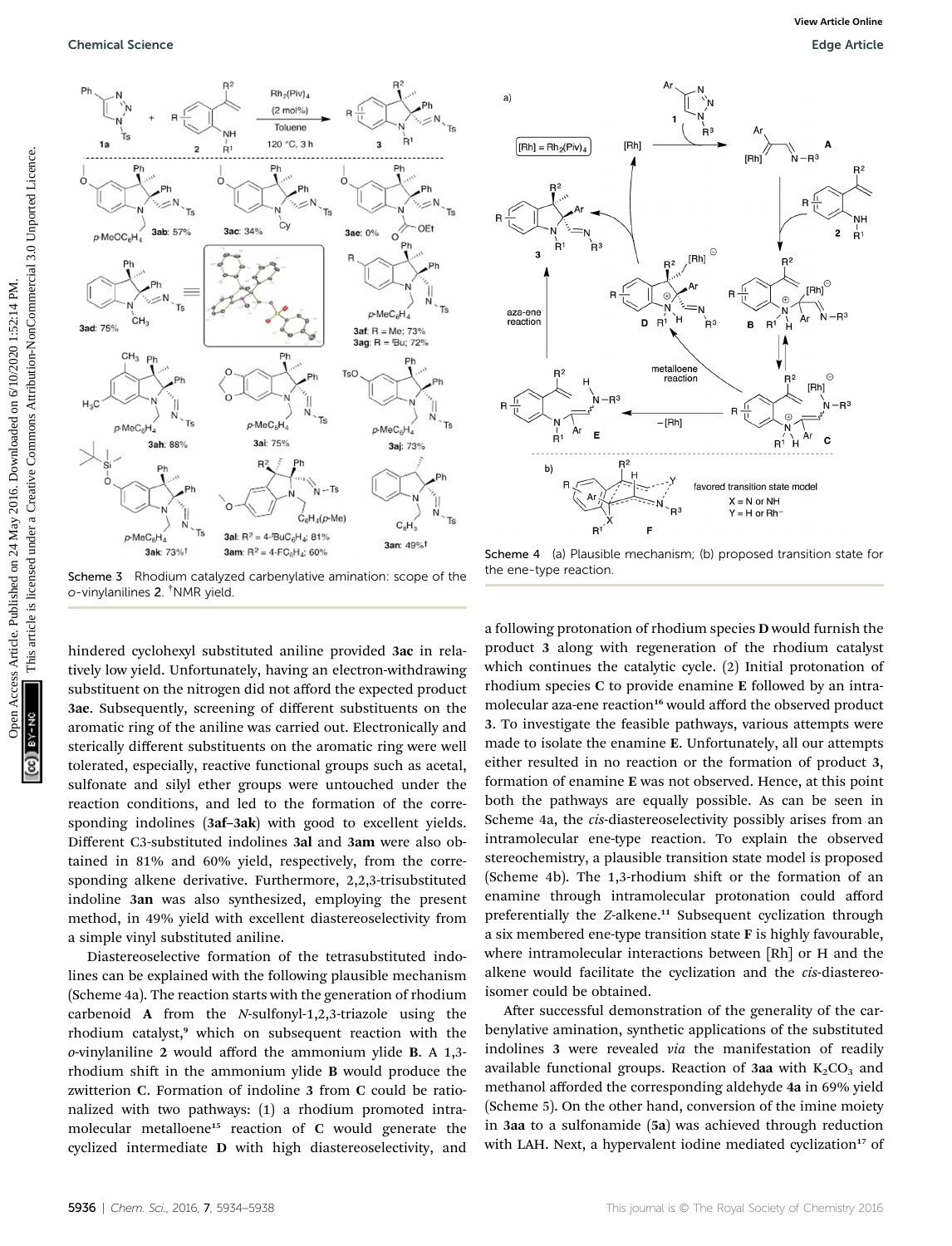

5a was envisaged for the synthesis of a nitrogen based tricyclic compound. The reaction of sulfonamide 5a with (diacetoxyiodo) benzene (PIDA) in DCM at room temperature afforded imidazoindoline 6a in 68% yield over two steps, as a single diastereomer. The formation of 6a can be explained as due to oxidation of the tertiary amine in 5a with PIDA to provide an iminium ion followed by cyclization. The structure of 6a was unambiguously confirmed using single crystal X-ray analysis<sup>18</sup> (see ESI†).

The developed two-step protocol was subsequently applied to functionally different indolines 3. In general, all of the indolines that were examined afforded the imidazoindolines 6b–k in good yield under the two-step reduction and oxidative cyclization sequence (Scheme 6). It is important to note that the oxidative cyclization tolerates oxidation prone electron rich



Scheme 6 Synthesis of imidazoindolines 6.  $^{\dagger1}$ H NMR yield.

This journal is © The Royal Society of Chemistry 2016 Chem. Sci., 2016, 7, 5934–5938 | 5937

arene and thiophene substituents as well as electron deficient arenes, and led to the synthesis of the corresponding imidazoindolines 6d–j in good yield. Interestingly, replacement of N-Bn with N-Me also provided the imidazoindoline 6k in 69% yield.

### **Conclusions**

In conclusion, an efficient rhodium catalyzed formal carbenylative amination of ortho-vinylanilines with iminocarbenes derived from N-sulfonyl-1,2,3-triazoles has been accomplished for the diastereoselective synthesis of indolines possessing two contiguous tetrasubstituted carbon centers. The reaction affords excellent cis-diastereoselectivity through the initial formation of a N-ylide, followed by trapping with unactivated alkenes via an ene-type reaction with a well-organized transition state. The present method tolerates various reactive functional groups, which allows the synthesis of various indoline derivatives in good to excellent yield. The developed transformation was further extended to the successful synthesis of tricyclic compounds, imidazoindolines, through reduction and hypervalent iodine mediated oxidative cyclization.

## Acknowledgements

We thank the Department of Science and Technology (DST), New Delhi, India (Project No. SR/S1/OC-48/2012) for funding this work. DY thanks IITM and ACSR thanks CSIR for fellowships. We also thank Mr Ramkumar for single crystal analysis support.

### Notes and references

- 1 (a) E. Fattorusso and O. Taglialatela-Scafati, Modern Alkaloids: Structure, Isolation, Synthesis, and Biology, 2008; (b) D. Crich and A. Banerjee, Acc. Chem. Res., 2007, 40, 151–161;  $(c)$  M. A. Jordan and L. Wilson, Nat. Rev. Cancer, 2004, 4, 253–265.
- 2 (a) A. Ramirez and S. Garcia-Rubio, Curr. Med. Chem., 2003, 10, 1891–1915; (b) J. Liu, J. Zhu, L. Tang, W. Wen, S. Lv and R. Yu, World J. Microbiol. Biotechnol., 2014, 30, 175–180; (c) M. Serasanambati, S. R. Chilakapati, P. K. Manikonda, J. R. Kanala and D. R. Chilakapati, Nat. Prod. Res., 2014, 29, 484–490; (d) J. Chen, Y. Qu, D. Wang, P. Peng, H. Cai, Y. Gao, Z. Chen and B. Cai, Molecules, 2014, 19, 4395–4408.
- 3 D. Zhang, H. Song and Y. Qin, Acc. Chem. Res., 2011, 44, 447– 457.
- 4 (a) Q. Cai and S.-L. You, Org. Lett., 2012, 14, 3040–3043; (b) S. Kirchberg, R. Frohlich and A. Studer, Angew. Chem., Int. Ed., 2009, 48, 4235–4238; (c) S. Beaumont, V. Pons, P. Retailleau, R. H. Dodd and P. Dauban, Angew. Chem., Int. Ed., 2010, 49, 1634–1637.
- 5 (a) A. Minatti and S. L. Buchwald, Org. Lett., 2008, 10, 2721– 2724; (b) A. B. Dounay, P. G. Humphreys, L. E. Overman and A. D. Wrobleski, J. Am. Chem. Soc., 2008, 130, 5368–5377; (c) Y. Yasui, T. Kinugawa and Y. Takemoto, Chem. Commun., 2009, 4275; (d) T. Watanabe, S. Oishi, N. Fujii and